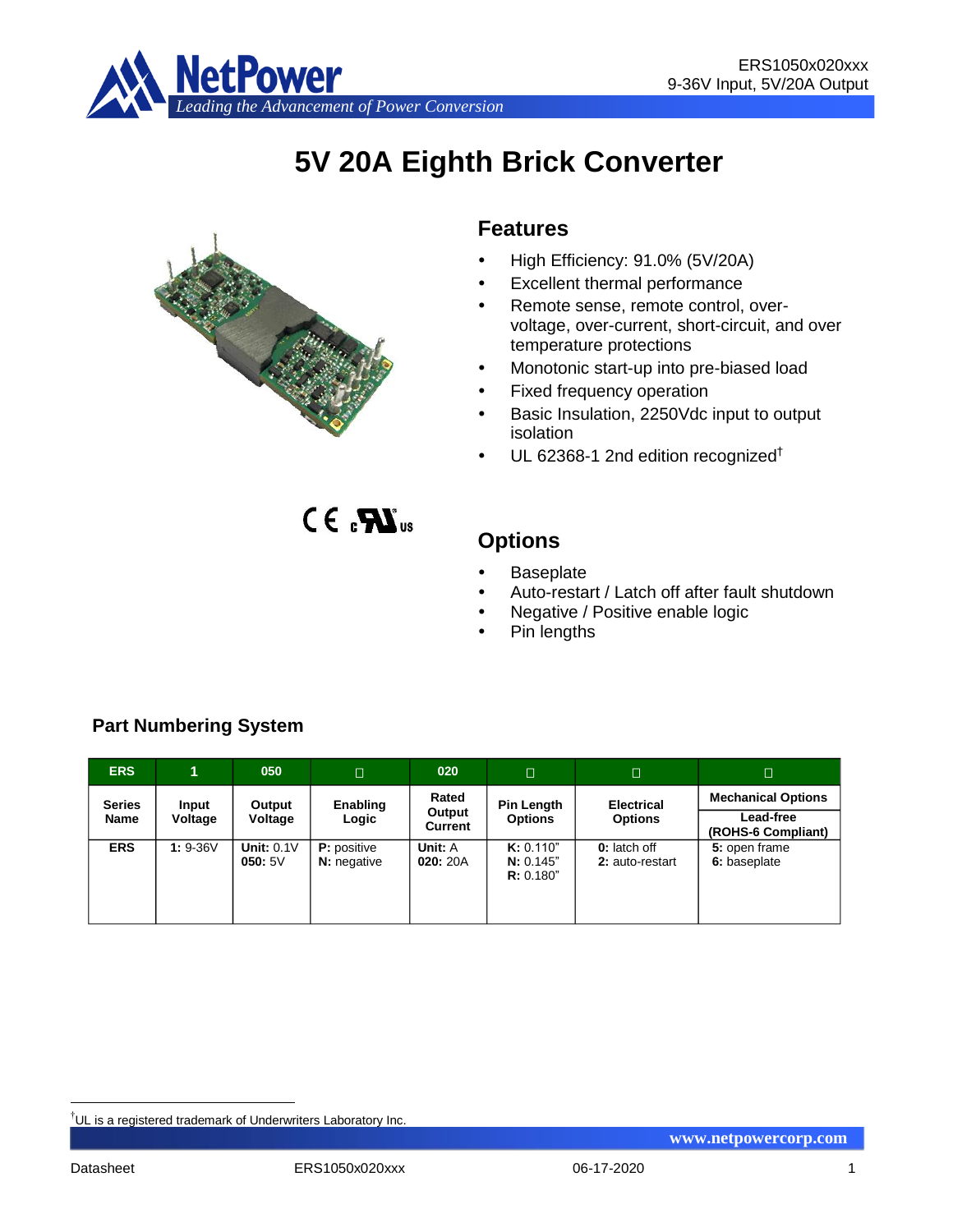

## **Absolute Maximum Rating**

Excessive stresses over these absolute maximum ratings can cause permanent damage to the converter. Operation should be limited to the conditions outlined under the Electrical Specification Section.

| <b>Parameter</b>                                                             | Min    | <b>Max</b> | Unit |
|------------------------------------------------------------------------------|--------|------------|------|
| Input Voltage (continuous)                                                   | $-0.5$ | 40         | Vdc  |
| Input Voltage ( < 100ms, operating)                                          |        | 50         | Vdc  |
| Input Voltage (continuous, non-operating)                                    |        | 50         | Vdc  |
| <b>Operating Ambient Temperature</b><br>(See Thermal Considerations section) | -40    | $85*$      | °С   |
| Storage Temperature                                                          | -55    | 125        | °С   |

*\*Derating curves provided in this datasheet end at 85ºC ambient temperature. Operation above 85ºC ambient temperature is allowed provided the temperatures of the key components or the baseplate do not exceed the limit stated in the Thermal Considerations section.*

## **Electrical Specifications**

These specifications are valid over the converter's full range of input voltage, resistive load, and temperature unless noted otherwise.

#### **Input Specifications**

| <b>Parameter</b>                                                                         | <b>Min</b> | <b>Typical</b> | <b>Max</b> | Unit       |
|------------------------------------------------------------------------------------------|------------|----------------|------------|------------|
| Input Voltage                                                                            | 9          | 18             | 36         | <b>Vdc</b> |
| Input Current                                                                            |            |                | 17         | A          |
| Quiescent Input Current (typical Vin)                                                    |            | 160            | 200        | mA         |
| <b>Standby Input Current</b>                                                             |            |                | 10         | mA         |
| Input Reflected-ripple Current, Peak-to-peak<br>(5 Hz to 20 MHz, 12 µH source impedance) |            | 40             |            | mA         |
| Input Turn-on Voltage Threshold                                                          | 8          | 8.5            | 8.8        |            |
| Input Turn-off Voltage Threshold                                                         | 6.5        |                | 7.5        |            |
| Input Voltage ON/OFF Control Hysteresis                                                  |            | 1.5            | っ          |            |

#### **Output Specifications**

| <b>Parameter</b>                                                                                                                                                                                  | Min      | <b>Typical</b>    | <b>Max</b> | Unit            |
|---------------------------------------------------------------------------------------------------------------------------------------------------------------------------------------------------|----------|-------------------|------------|-----------------|
| Output Voltage Set Point<br>(typical Vin; full load; $Ta = 25^{\circ}C$ )                                                                                                                         |          | 5.0               |            | V               |
| Output Voltage Set Point Accuracy<br>(typical Vin; full load; $Ta = 25^{\circ}C$ )                                                                                                                | $-2$     |                   | $+2$       | %V <sub>O</sub> |
| Output Voltage Set Point Accuracy (over all conditions)                                                                                                                                           | -3       |                   | $+3$       | %Vo             |
| <b>Output Regulation:</b><br>Line Regulation (full range input voltage, 1/2 full load)<br>Load Regulation(full range load, typical Vin)<br>Temperature (Ta = -40 $^{\circ}$ C to 85 $^{\circ}$ C) |          | 0.2<br>0.2<br>0.1 | 0.5<br>0.5 | %Vo             |
| Output Ripple and Noise Voltage<br><b>RMS</b><br>Peak-to-peak (5 Hz to 20 MHz bandwidth, typical Vin)                                                                                             |          |                   | 30<br>150  | mVrms<br>mVp-p  |
| <b>Output Current</b>                                                                                                                                                                             | $\Omega$ |                   | 20         | A               |
| <b>Output Power</b>                                                                                                                                                                               | $\Omega$ |                   | 100        | W               |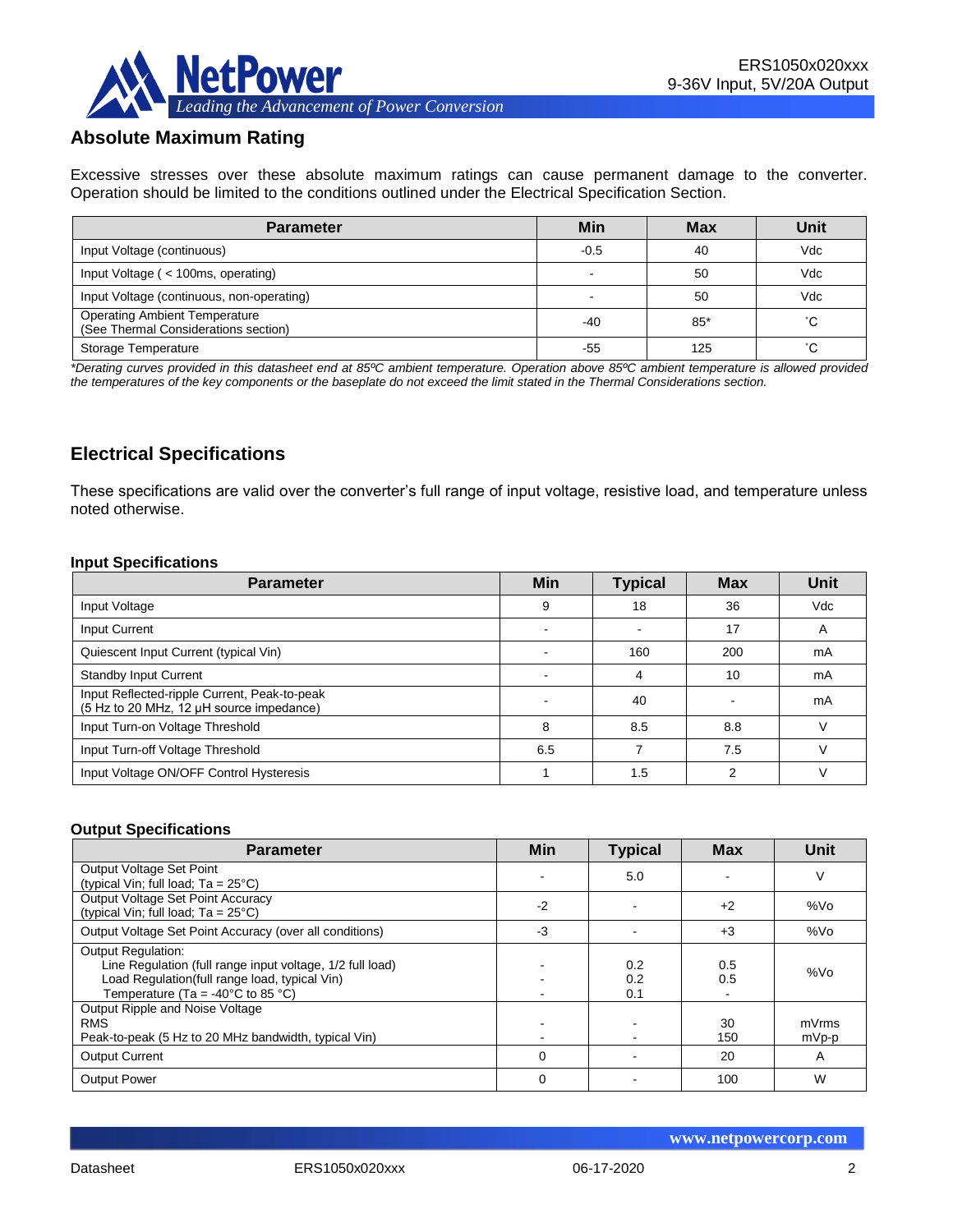

## **Output Specifications (Continued)**

| <b>Parameter</b>                                                                                                                                                                                             | Min | <b>Typical</b> | <b>Max</b> | Unit            |
|--------------------------------------------------------------------------------------------------------------------------------------------------------------------------------------------------------------|-----|----------------|------------|-----------------|
| Efficiency<br>(typical Vin; full load; $Ta = 25^{\circ}C$ )                                                                                                                                                  |     | 91.0           |            | $\%$            |
| <b>Output Ripple Frequency</b>                                                                                                                                                                               | 200 | 220            | 240        | kHz             |
| <b>External Load Capacitance</b>                                                                                                                                                                             |     |                | 10,000     | μF              |
| Startup Delay, duration from enabling signal to Vo reaches 10% of its set<br>point.<br>(typical Vin; full load; $Ta = 25^{\circ}C$ )                                                                         |     | 4              |            | ms              |
| Startup Time, duration for Vo to rise from 10% of its set point to within its<br>regulation band.<br>(typical Vin; full load; $Ta = 25^{\circ}C$ )                                                           |     | 6              |            | ms              |
| Output Over Current Protection Set Point (full load)                                                                                                                                                         | 125 | 140            | 180        | $\%$            |
| Output Over Voltage Protection Set Point (typical Vo)                                                                                                                                                        | 120 | 130            | 140        | %               |
| Output Trim Range in % of typical Vo                                                                                                                                                                         | 80  |                | 110        | $\%$            |
| <b>Dynamic Response</b><br>(typical Vin; Ta = $25^{\circ}$ C; load transient 0.1A/ $\mu$ s)<br>Load steps from 50% to 75% of full load:<br>Peak deviation<br>Settling time (within 10% band of Vo deviation) |     | 4<br>1,500     |            | %Vo             |
| Load step from 50% to 25% of full load<br>Peak deviation<br>Settling time (within 10% band of Vo deviation)                                                                                                  |     | 4<br>1,500     |            | μs<br>%Vo<br>μs |

#### **General Specifications**

| <b>Parameter</b>                                                                                                | Min | <b>Typical</b> | <b>Max</b> | <b>Unit</b>  |
|-----------------------------------------------------------------------------------------------------------------|-----|----------------|------------|--------------|
| Remote Enable                                                                                                   |     |                |            |              |
| Logic Low:                                                                                                      |     |                |            |              |
| $ION/OFF = 1.0mA$                                                                                               | 0   |                | 1.2        |              |
| $VON/OFF = 0.0V$                                                                                                |     |                | 1.0        | mA           |
| Logic High:                                                                                                     |     |                |            |              |
| $ION/OFF = 0.0µA$                                                                                               | 3.5 |                | 15         | V            |
| Leakage Current                                                                                                 |     |                | 50         | μA           |
| <b>Isolation Capacitance</b>                                                                                    |     | 4,400          |            | pF           |
| <b>Isolation Resistance</b>                                                                                     | 10  |                |            | $M\Omega$    |
| Calculated MTBF (Telecordia SR-332, 2011, Issue 3), full load, 40°C,<br>60% upper confidence level, typical Vin |     | 10.3           |            | $10^6$ -hour |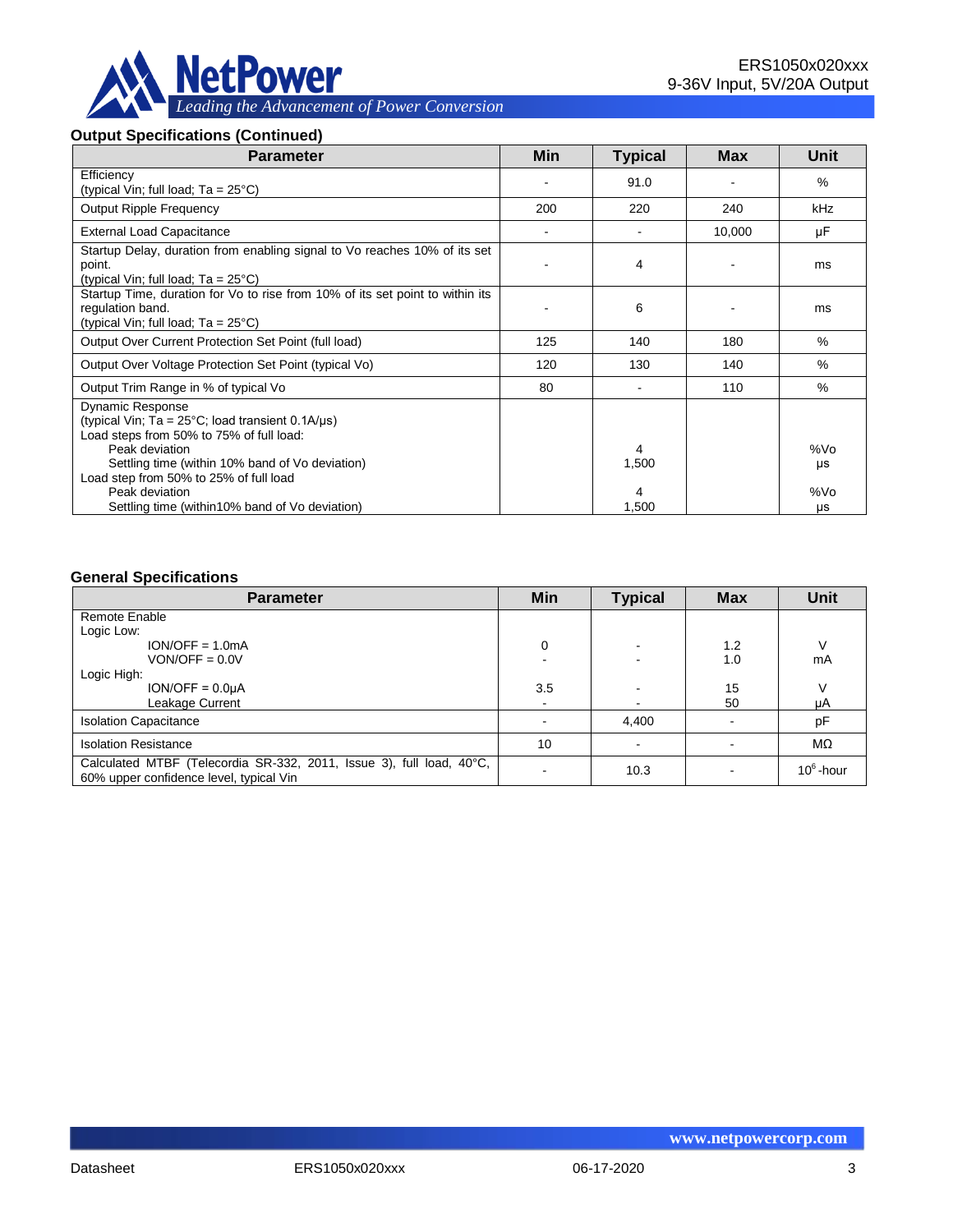

*Leading the Advancement of Power Conversion* 

## **Characteristic Curves**



**Time – t (1ms/div) Figure 5.** Transient Load Response (typical Vin, load current steps from 50% to 25% at a slew rate  $0.1A/\mu s$ 

**Time – t (1ms/div) Figure 6.** Transient Load Response (typical Vin, load current steps from 50% to 75% at a slew rate  $0.1A/\mu s$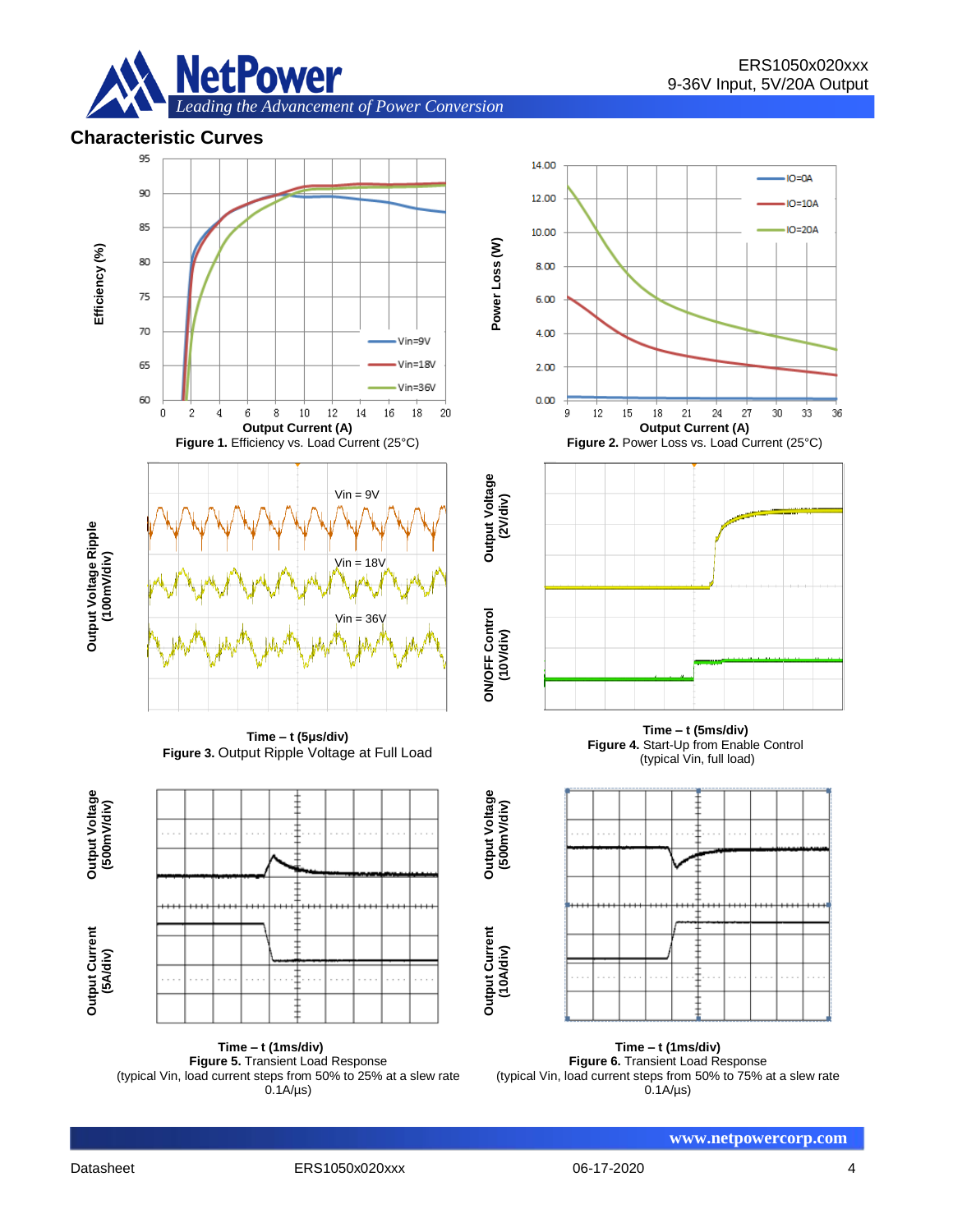

*Leading the Advancement of Power Conversion* 







**Figure 9.** Current Derating Curve for Baseplate (typical vin with baseplate; solder interface)



**Figure 8.** Thermal Image for Airflow Direction 3 (20A output, 55°C ambient, 200 LFM, typical Vin, open frame, unit soldered onto a fixture board)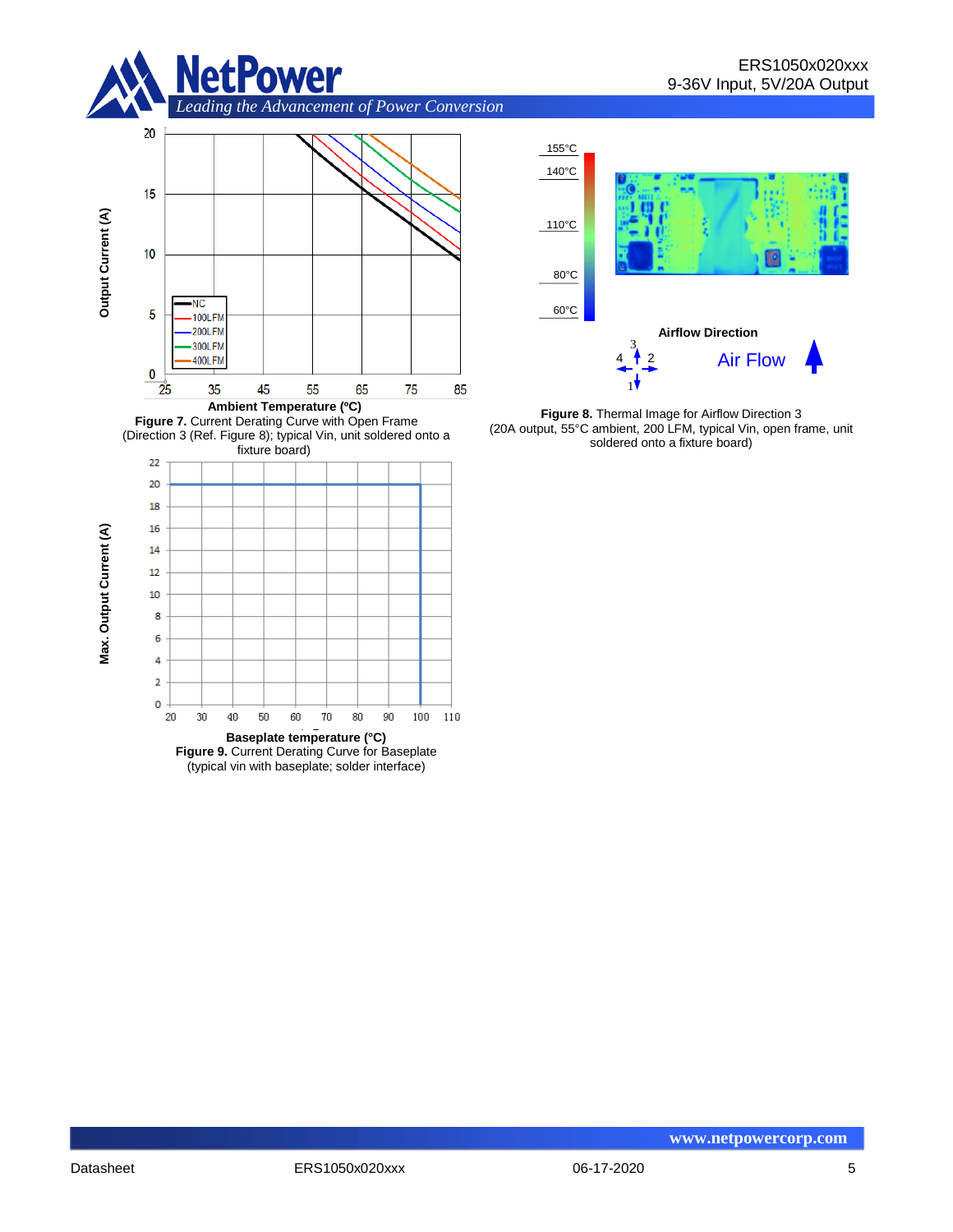



## **Feature Descriptions**

#### **Remote ON/OFF**

The converter can be turned on and off by changing the voltage between the ON/OFF pin and Vin(-). The ERS1 Series of converters are available with factory selectable positive logic and negative logic.

For the negative control logic, the converter is ON when the ON/OFF pin is at a logic low level and OFF when the ON/OFF pin is at a logic high level. For the positive control logic, the converter is ON when the ON/OFF pin is at a logic high level and OFF when the ON/OFF pin is at a logic low level.

With the internal pull-up circuitry, a simple external switch between the ON/OFF pin and Vin(-) can control the converter. A few example circuits for controlling the ON/OFF pin are shown in Figures 10, 11 and 12.

The logic low level is from 0V to 1.2V and the maximum sink current during logic low is 1mA. The external switch must be capable of maintaining a logic-low level while sinking up to this current. The logic high level is from 3.5V to 15V. The converter has an internal pull-up circuit that ensures the ON/OFF pin at a high logic level when the leakage current at ON/OFF pin is no greater than 50μA.



**Figure 10.** Opto Coupler Enable Circuit







**Figure 12.** Direct Logic Drive

#### **Remote SENSE**

The remote SENSE pins are used to sense the voltage at the load point to accurately regulate the load voltage and eliminate the impact of the voltage drop in the power distribution path.

SENSE (+) and SENSE (-) pins should be connected between the points where voltage regulation is desired. The voltage between the SENSE pins and the output pins must not exceed the smaller of 0.5V or 10% of typical output voltage.

[Vout (+) - Vout (-)] - [SENSE (+) - SENSE (-)] <MIN {0.5V, 10%Vo}

When remote sense is not used, the SENSE pins should be connected to their corresponding output pins. If the SENSE pins are left floating, the converter will deliver an output voltage slightly higher than its specified typical output voltage.

#### **Output Voltage Adjustment (Trim)**

The trim pin allows the user to adjust the output voltage set point. To increase the output voltage, an external resistor is connected between the TRIM pin and SENSE(+). To decrease the output voltage, an external resistor is connected between the TRIM pin and SENSE(-). The output voltage trim range is 80% to 110% of the specified typical output voltage. The circuit configuration for trim down operation is shown in Figure 13.

To decrease the output voltage, the value of the external resistor should be

$$
Rdown = (\frac{511}{\Delta} - 10.22)(k\Omega)
$$

**Where**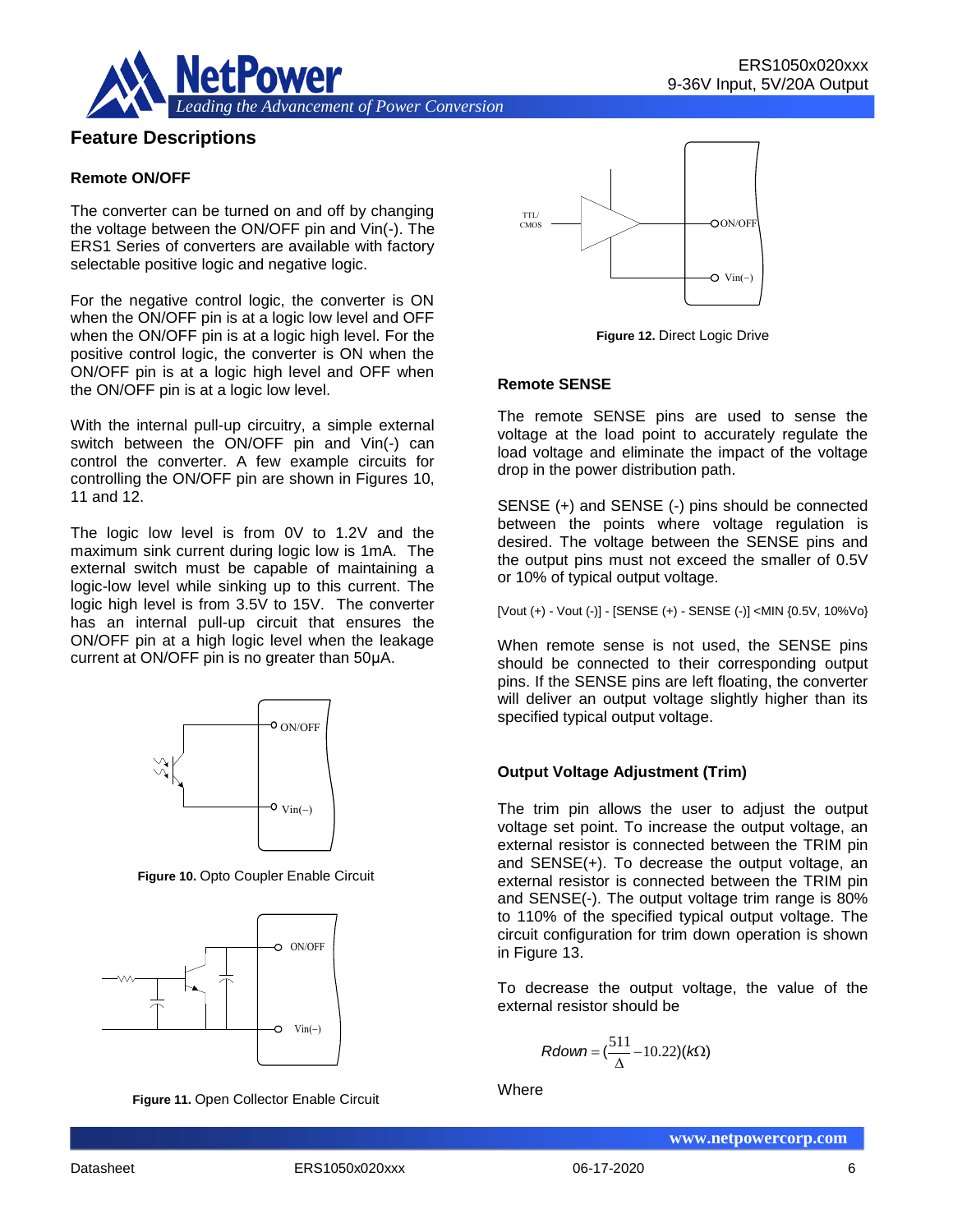

$$
\Delta = (\frac{|Vnom - Vadj|}{Vnom}) \times 100
$$

And

V*nom* = Typical Output Voltage V*adj* = Adjusted Output Voltage

The circuit configuration for trim up operation is shown in Figure 14. To increase the output voltage, the value of the resistor should be

$$
Rup = \left(\frac{5.11\text{Vol}(100 + \Delta)}{1.225\Delta} - \frac{511}{\Delta} - 10.22\right)(k\Omega)
$$

**Where** 

V*o* = Typical Output Voltage

This equation applies to typical output voltage of 1.5V or higher.

When using the trim up function, the output power goes up for the same output current. It is important not to exceed the maximum power rating of the converter as given in the Specifications table.



**Figure 13.**Circuit to Decrease Output Voltage



**Figure 14.**Circuit to Increase Output Voltage

### **Input Under-Voltage Lockout**

This feature prevents the converter from starting until the input voltage reaches the turn-on voltage threshold, and keeps the converter running until the input voltage falls below the turn-off voltage threshold. Both turn-on and turn-off voltage thresholds are defined in the Input Specifications table. The hysteresis prevents oscillations.

## **Output Over-Current Protection (OCP)**

This converter can be ordered in either latch-off or auto-restart version upon OCP, OVP, and OTP.

With the latch-off version, the converter will latch off when the load current exceeds the limit. The converter can be restarted by toggling the ON/OFF switch or recycling the input voltage.

With the auto-restart version, the converter will operate in a hiccup mode (repeatedly try to restart) until the cause of the over-current condition is cleared.

## **Output Over-Voltage Protection (OVP)**

With the latch-off version, the converter will latch off when the output voltage exceeds the limit. The converter can be restarted by toggling the ON/OFF switch or recycling the input voltage.

With the auto-restart version, the converter will operate in a hiccup mode (repeatedly try to restart) until the cause of the over-voltage condition is cleared.

## **Over Temperature Protection (OTP)**

With the latch-off version, the converter will shut down and latch off if an over-temperature condition is detected. The converter has a temperature sensor located at a carefully selected position, which represents the thermal condition of key components of the converter. The thermal shutdown circuit is designed to turn the converter off when the temperature at the sensor reaches 120°C. The module can be restarted by toggling the ON/OFF switch or recycling the input voltage.

With the auto-restart version, the converter will resume operation after the converter cools down.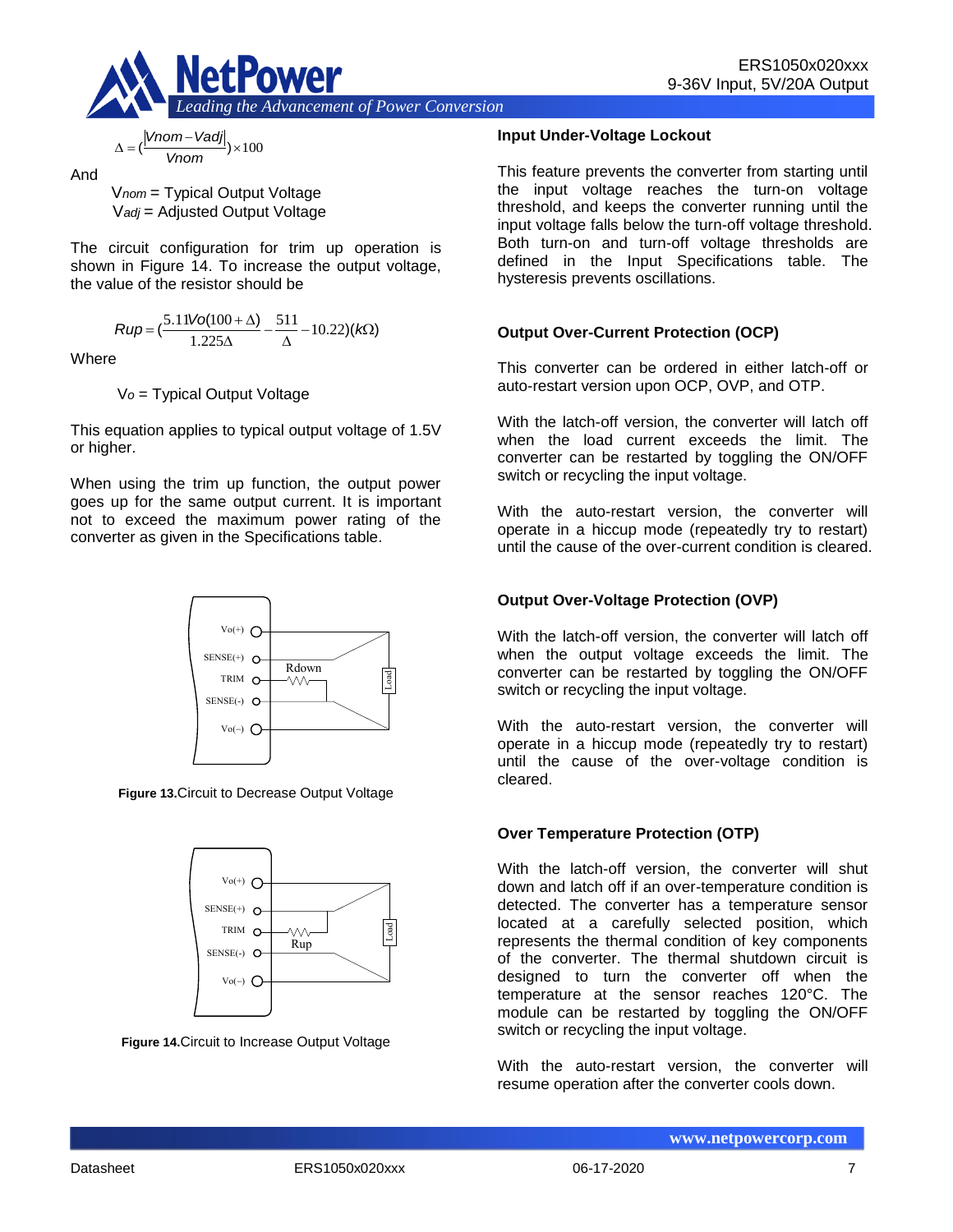

## **Design Considerations**

As with any DC/DC converter, the stability of the ERS1 converters may be compromised if the source impedance is too high or inductive. It's desirable to keep the input source ac-impedance as low as possible. Although the converters are designed to be stable without adding external input capacitors for typical source impedance, it is recommended to add  $220 \mu$ F low ESR electrolytic capacitors at the input of the converter for each 100W output power, which reduces the potential negative impact of the source impedance on the converter stability. These electrolytic capacitors should have sufficient RMS current rating over the operating temperature range.

The converter is designed to be stable without additional output capacitors. To further reduce the output voltage ripple or improve the transient response, additional output capacitors are often used in applications. When additional output capacitors are used, a combination of ceramic capacitors and tantalum/polymer capacitors shall be used to provide good filtering while assuring the stability of the converter.

## **Safety Considerations**

The ERS1 Series of converters is designed in accordance with EN 62368 Safety of Information Technology Equipment Including Electrical Equipment. The converters are recognized by UL in both USA and Canada to meet the requirements in UL 62368, Safety of Information Technology Equipment and applicable Canadian Safety Requirement, and UL 62368. Flammability ratings of the PWB and plastic components in the converter meet 94V-0.

To protect the converter and the system, an input line fuse is highly recommended on the un-grounded input end.

## **Thermal Considerations**

The ERS1 Series of converters can operate in various thermal environments. Due to the high efficiency and optimal heat distribution, these converters exhibit excellent thermal performance.

The maximum allowable output power of any power

converter is usually determined by the electrical design and the maximum operating temperature of its components. The ERS1 Series of converters have been tested comprehensively under various conditions to generate the derating curves with the consideration for long term reliability.

The thermal derating curves are highly influenced by the test conditions. One of the critical variables is the interface method between the converter and the test fixture board. There is no standard method in the industry for the derating tests. Some suppliers use sockets to plug in the converter, while others solder the converter into the fixture board. It should be noted that these two methods produce significantly different results for a given converter. When the converter is soldered into the fixture board, the thermal performance of the converter is significantly improved compared to using sockets due to the reduction of the contact loss and the thermal impedance from the pins to the fixture board. Other factors affecting the results include the board spacing, construction (especially copper weight, holes and openings) of the fixture board and the spacing board, temperature measurement method and ambient temperature measurement point. The thermal derating curves in this datasheet are obtained using a PWB fixture board and a PWB spacing board with no opening, a board-to-board spacing of 1", and the converter is soldered to the test board with thermal relieves.

Note that the natural convection condition was measured at 0.05 m/s to 0.15 m/s (10ft./min. to 30 ft./min.

#### **Heat Transfer without a Baseplate**

With single-board DC/DC converter designs, convection heat transfer is the primary cooling means for converters without a baseplate. Therefore, airflow speed should be checked carefully for the intended operating environment. Increasing the airflow over the converter enhances the heat transfer via convection.

Figure 15 shows a recommended temperature monitoring point for open frame modules. For reliable operation, the temperature at this location should not continuously exceed 120 °C.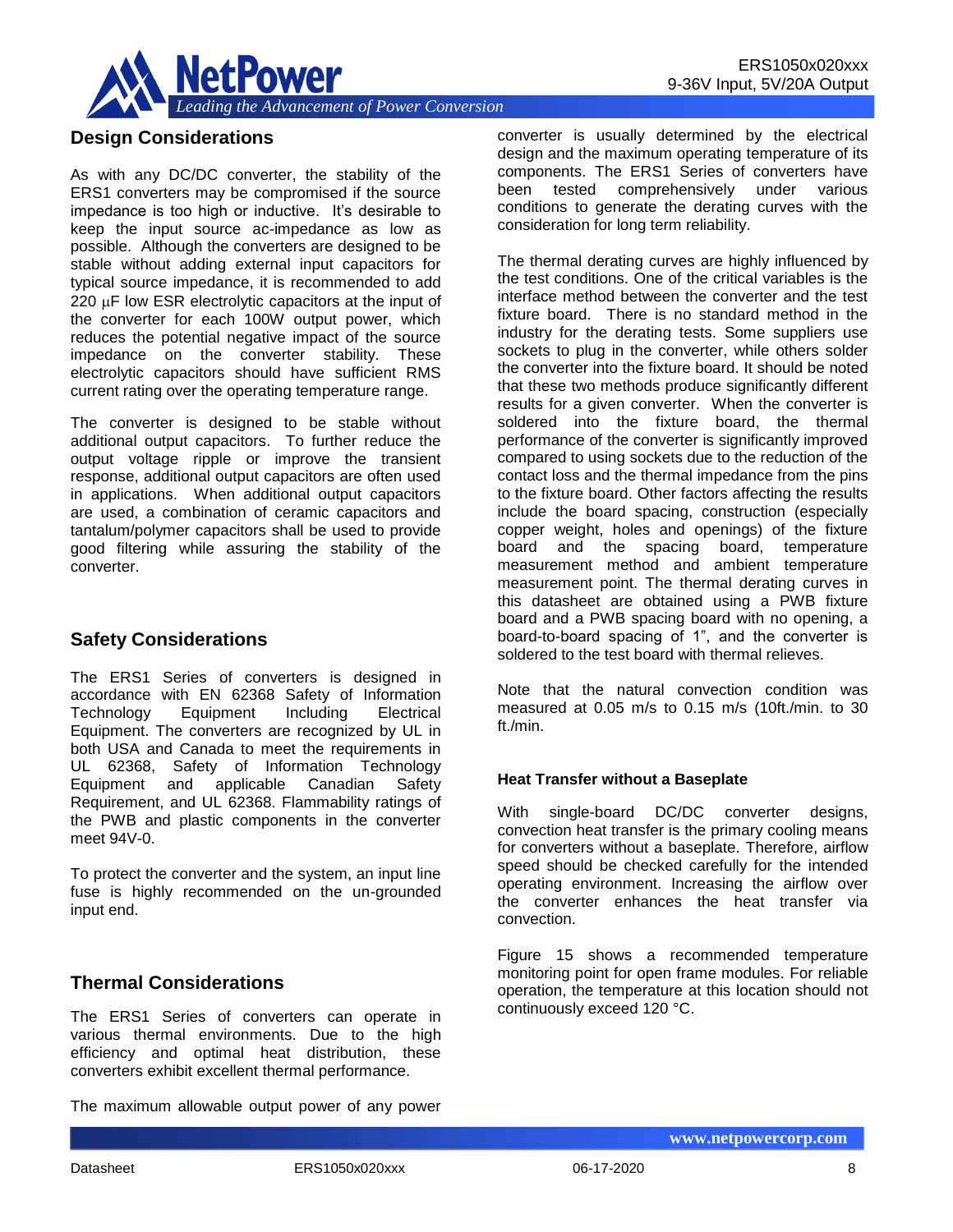



**Figure 15.** Temperature Monitoring Locations

#### **Heat Transfer with a Baseplate**

The ERS1 Series of converters has the option of using a baseplate for enhanced thermal performance.

The typical height of the converter with the baseplate option is 0.50''. The use of an additional heatsink or cold-plate can further improve the thermal performance of the converter. With the baseplate option, an additional heatsink can be attached to the converter using M3 screws.

For reliable operation, the baseplate temperature should not continuously exceed 100 °C

## **EMC Considerations**

The EMC performance of the converter is related to the layout and filtering design of the customer board. Careful layout and adequate filtering around the converter are important to confine noise generated by the switching actions in the converter and to optimize system EMC performance.